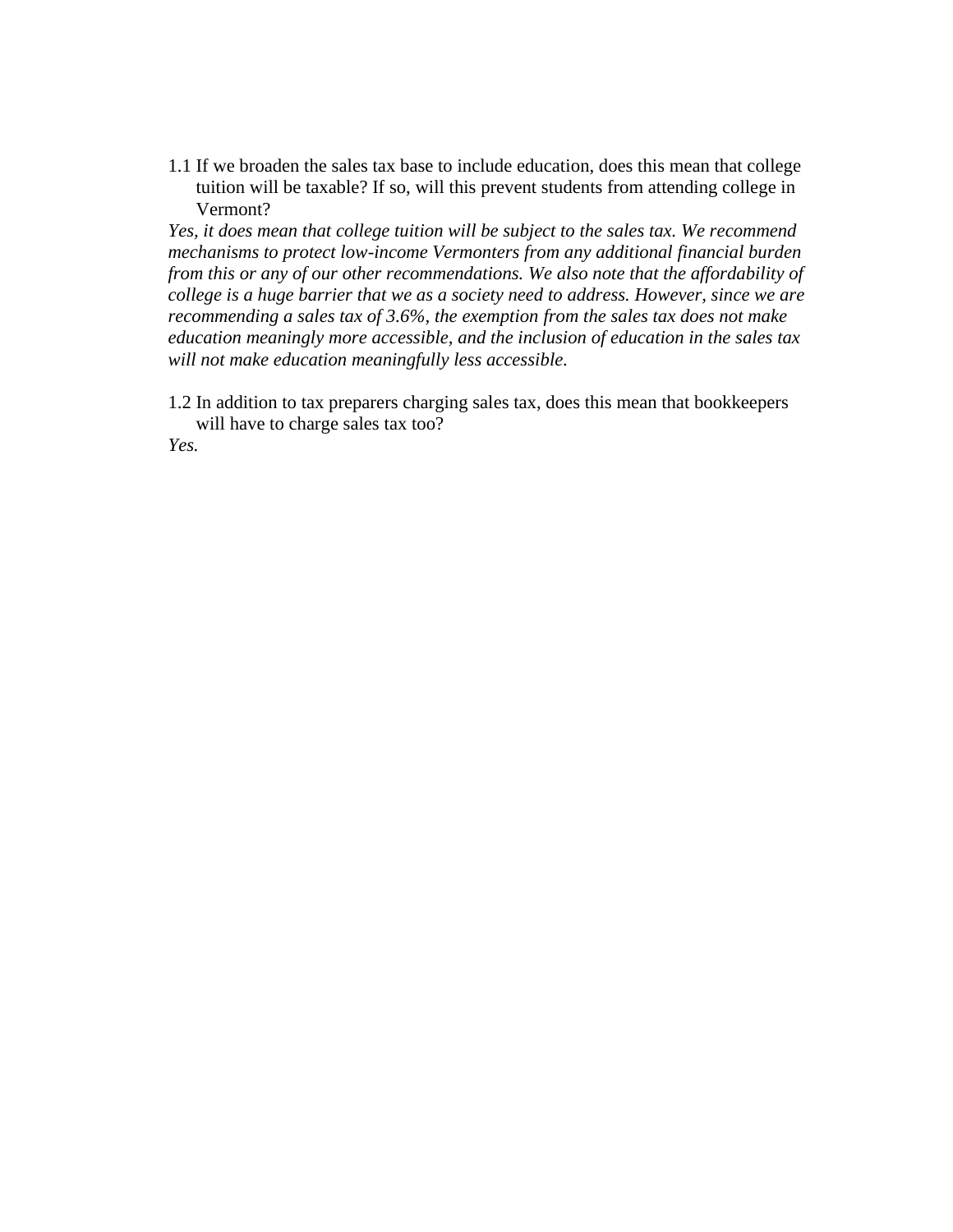- 2.1 It is sadly naive to believe that reducing the sales tax to 3.6% and taxing virtually everything will not result in the legislature raising the sales tax every year until it is back up to at least where it is today. Perhaps you are all too young to remember the sales tax was implemented as a "temporary" tax to address a deficit. *We recognize that the legislature may set the rates to any level, and may change the rates at any time. We hope that the structure we recommend leads to more fairness, more sustainability, and more simplicity regardless of the level of revenue the legislature chooses to raise with it. In particular, a broad sales base is more fair, more stable, and simpler than a narrow one at any sales tax rate.*
- 2.2 Taxing services makes even the casual piano teacher a remitter of sales tax. You will have thousands more taxpayers screwing up returns for the department to handle and hours wasted administratively for little tax to the state.

*As noted in the report, defining "casual" is a little tricky. We support continuing the exclusion of casual sales from the sales tax. Someone who gives a lesson or two on the weekends to the neighbor's kids strikes us as engaged in a casual activity. Someone who teaches for two to four hours a day, five days a week, does not. We hope that simplifying the tax, along with the advances in tax software, mean that it will keep getting easier to collect and remit the sales tax accurately for all businesses of any size who sell goods and services to consumers.*

2.3 Taxing services is especially detrimental to the elderly as they consume more services as they can no longer do things for themselves, mowing, home repairs, etc.

*This is true, and it is also true that services make up a bigger and bigger part of the economy across age groups and across income levels. We are clear in our recommendation that any of these changes be taken only in the context of a program to ensure that low-income Vermonters don't bear any additional financial burden, and this includes low-income seniors.*

2.4 Increasing the medical provider tax will negatively impact the elderly and chronically ill as they consume more medical services than the rest of the population.

*Our recommendation is to lower the provider tax rate on hospitals, nursing homes, home health services, and intermediate care facilities. We recommend extending the provider tax to the providers that do not currently pay the provider tax. It is also true that provider taxes do not get passed on to all patients equally. All in all, we are recommending that the total provider tax revenue stay level, and that it simply be distributed across more provider classes.*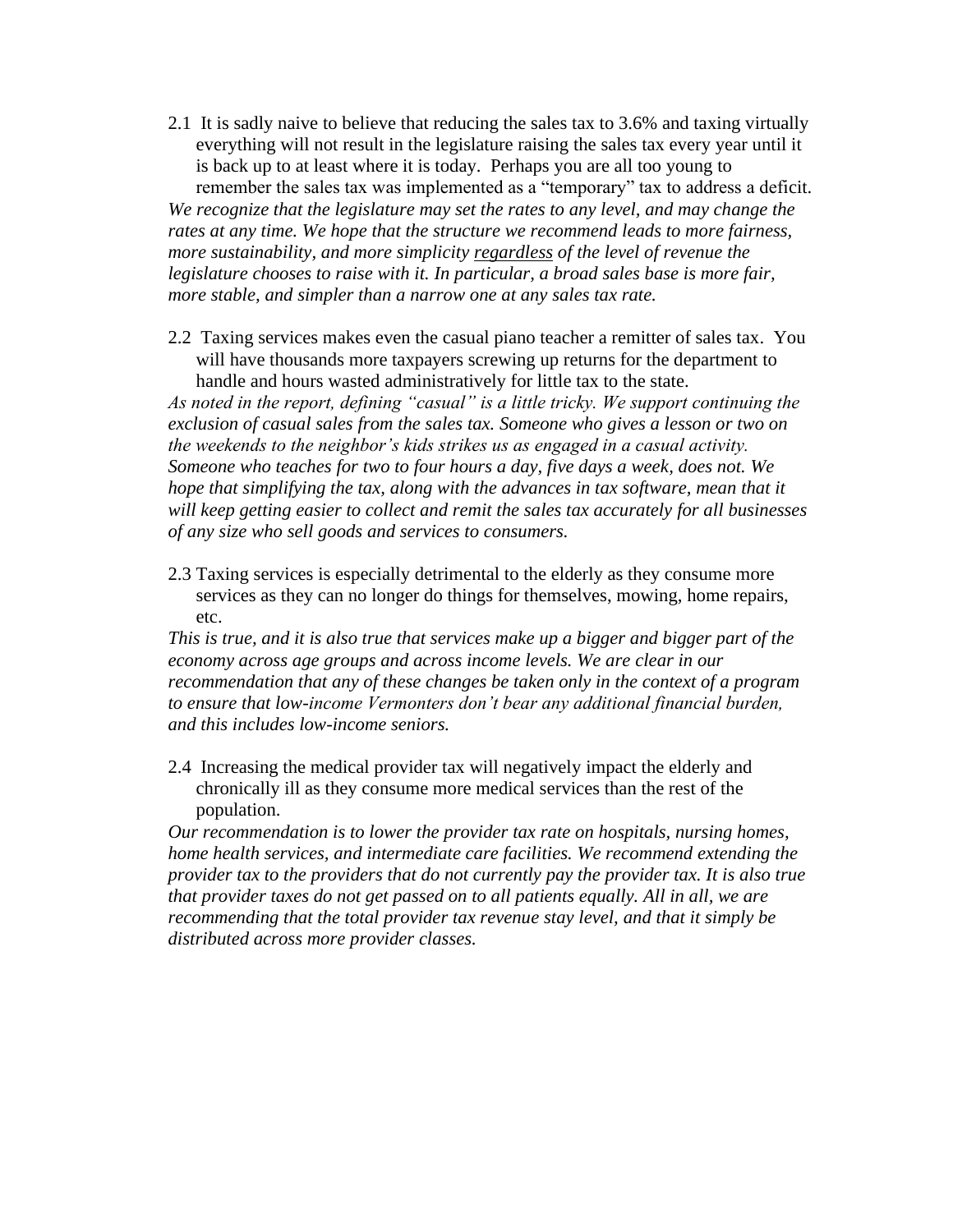3.3 A broader sales tax is particularly difficult given that New Hampshire has no sales tax at all.

*It is our sense that consumers are more aware of the sales tax rate than they are of which categories are included or not included, so it is our expectation that by lowering the rate, we will reduce our competitive disadvantage with New Hampshire (and gain competitive advantage versus New York and Massachusetts).*

3.4 Another new consideration is the remote work environment resulting from COVID, which on its own may encourage migration of small businesses and workers which maybe be heightened by a sales tax expansion.

We agree that part of the increase in remote work will be permanent. We hope that *Vermont's attractiveness as a place for remote workers to live and raise their families will be enhanced by one of the lowest sales tax rates in the country, and a significantly lower property tax burden as well. We hope that our recommendation to move a portion of education funding to an income-based tax will not be a deterrent, as young families moving here and purchasing their first home will be earlier in their earning curve, and therefore find an income-based tax less burdensome than a property-value-based tax.*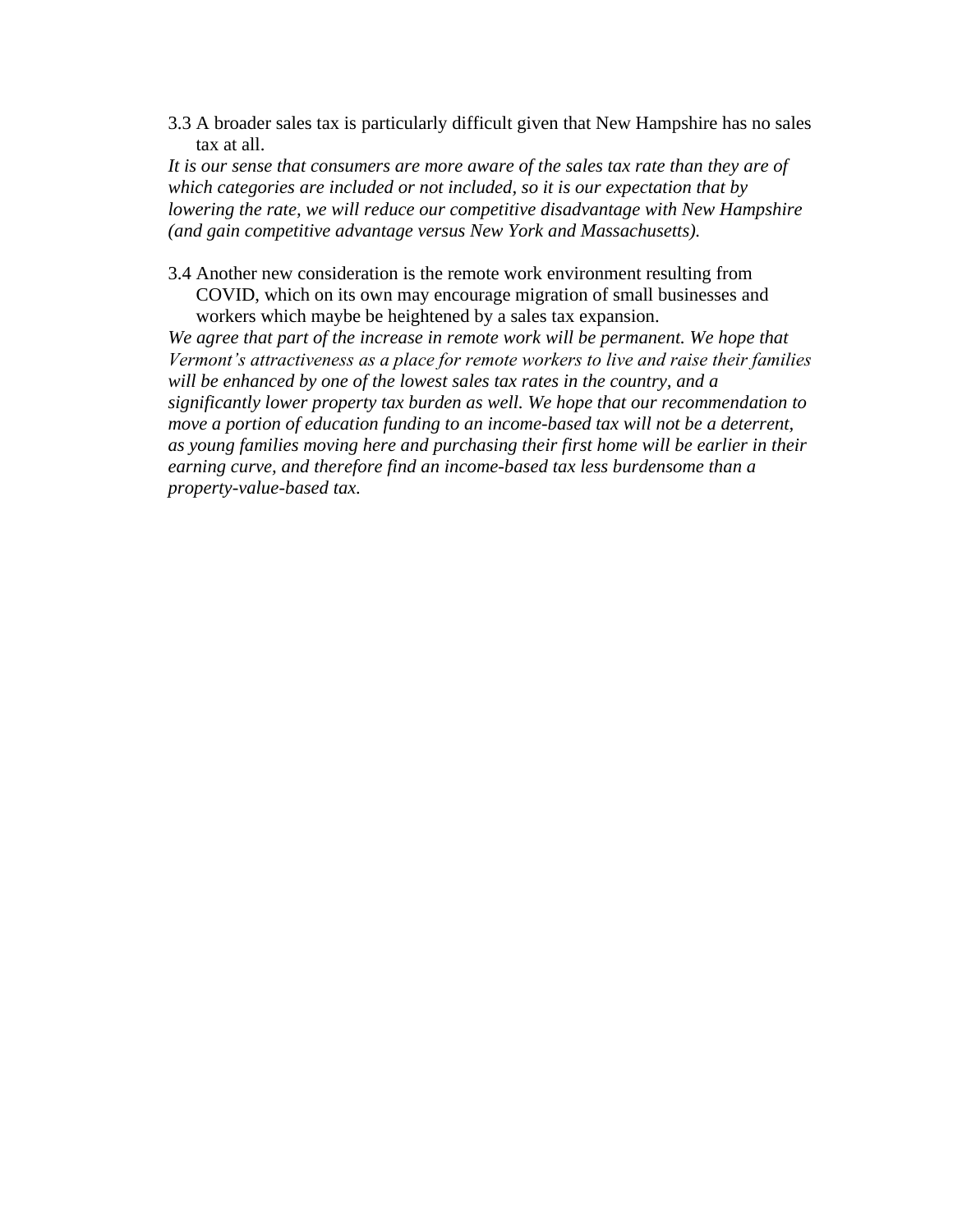6.5 Moving toward a tax on services would be a massive administrative change, both for the state and for Vermont small businesses. The move would require an expansion of the Vermont Tax Department to help Vermont businesses, who have never handled trust taxes, understand their obligations and inevitably drive compliance when many do so incorrectly due to the complicated nature. In addition, these service-based small businesses, that likely operate on slim margins, will now have to dramatically rethink how they do business and a possible need to acquire never previously necessary bookkeeping services. Just imagine how difficult this change might be for sole proprietors, of which the state has many doing everything from plowing snow from driveways to carpentry to software development.

*It is our expectation that by including essentially all goods and services outside of health care, it will become less complicated to comply. While any business that has not previously collected sales tax will have to learn a little bit, we take the fact that thousands of small businesses around the state calculate, collect, and remit sales tax without much trouble as evidence that this is not an undue burden.*

6.6 Humans follow price signals, adapting behavior to minimize the impact of the added cost, and we should have a much, much more exhaustive discussion around what the behavioral impact might mean for a low-income person whose groceries would under this proposal be taxable. The marginal impact (moving from 0 to 3.6%) of this increase is massive for many.

*We condition our recommendation to include groceries in the sales tax on a mechanism being put in place to protect low-income Vermonters, and we have used a definition of low-income that includes about 40% of the population.*

6.7 One issue with this proposal seemingly neglected by the Commission is the nexus of the Vermont sales tax with the numerous local option taxes. Municipalities may find themselves bringing in more revenue than they possibly expected, and thus having a detrimental effect on their economy. Additionally, because the local option tax is a fixed, added percentage on top of the state tax rate, the marginal impact of such a change is even higher on populations that are financially at risk from such a change.

*Thank you for this comment. We agree we did not adequately address this question in the first draft, and have discussed it at greater length in the final report.*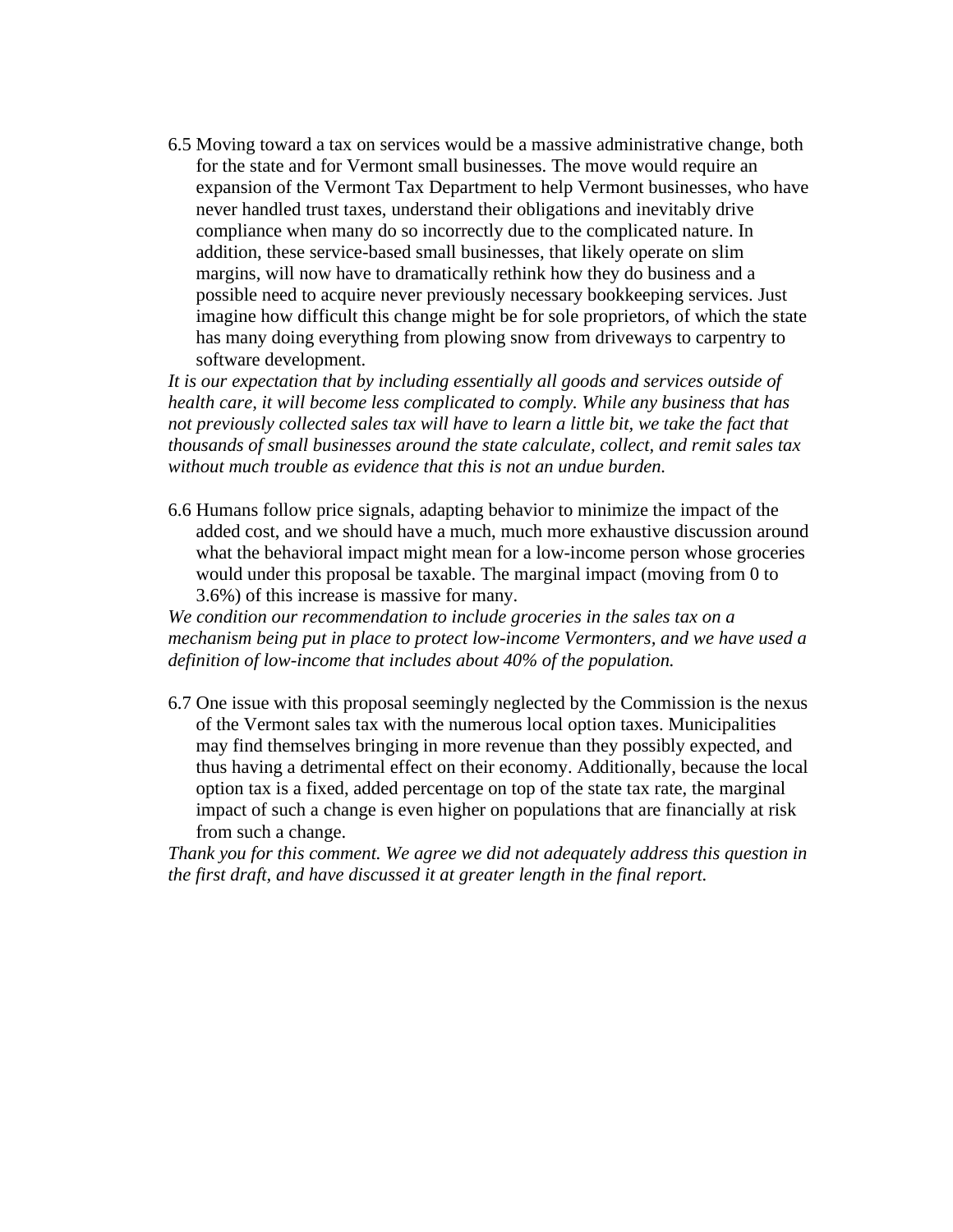9.3 In recognition of the need to broaden the tax base beyond property taxes at the local level we recommend that in addition to revising the homestead property tax on the education side, you recommend that in those cities and towns whose voters have approved a one percent sales, meals and rooms, or alcohol, local option tax, the tax [on cannabis] become effective upon that approval. Last session, we strongly supported a two-percent local option sales tax on the retail sales of cannabis products, however that provision supported by the Senate, was opposed by the House and is not in the as-passed version of Act 164.

*We support the use of the local option tax, and agree that it should apply to cannabis. If there are compelling reasons to tax cannabis at a higher rate than other things, we would prefer an excise tax, in order to keep the sales tax and local option tax as uniform and simple as possible.*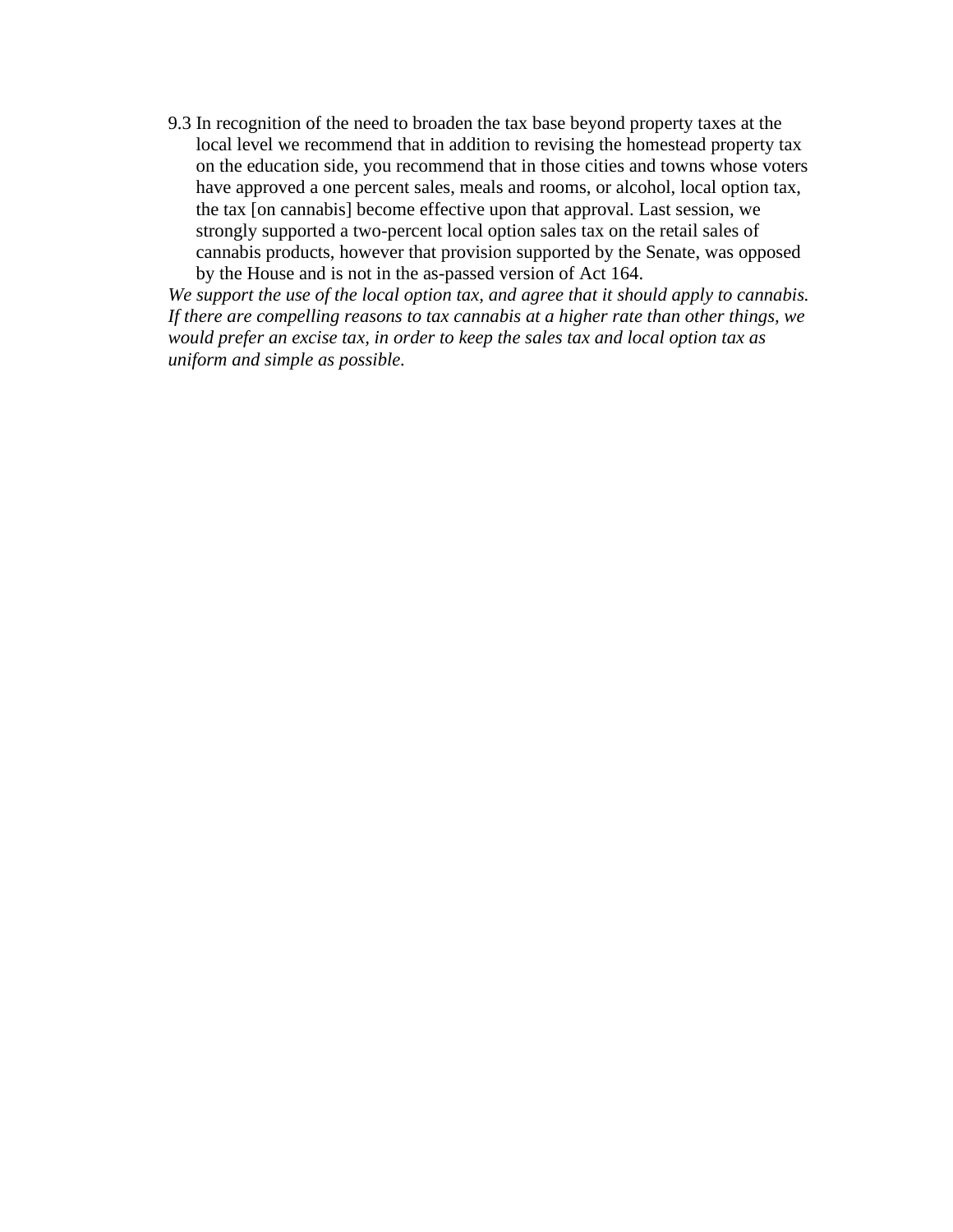10.1 I am concerned about the expansion of sales tax from goods to services, and have questions about how that would be implemented. For example, if I go out to eat, and pay a rooms and meals tax, do I also pay a service tax for the service of the restaurant employees? Would this apply to services like online software? Would this add an additional tax to streaming services like Netflix, on top of a telecomms tax? I would want to be sure that we're not adding multiple taxes onto individual services as much as possible.

*Thanks for the question. Regarding rooms and meals, we specifically warn against double taxation. The Rooms & Meals tax is higher than the sales tax and covers both the goods and the services delivered, so these would not be subject to the sales tax in addition. Regarding to online software: as more and more of what we do moves online, it is important that this activity be included in the sales base. Again, we want very much to avoid double taxation, so we'd expect that services taxed under the telecoms tax would not be taxed under the sales tax.*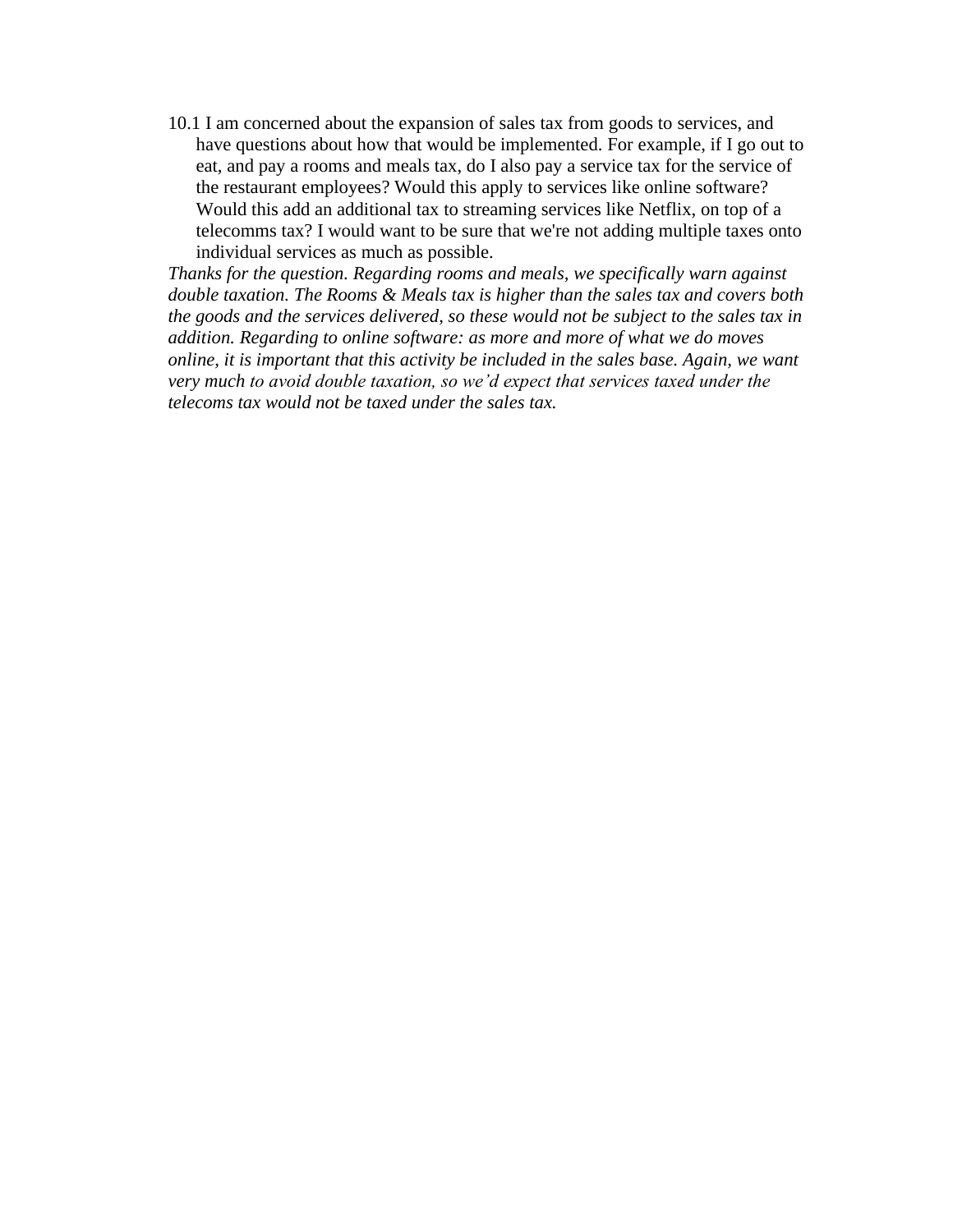11.3 The idea that we can broaden that retail sales tax base to services and drop the rate is attractive only on paper. My attached column explains the buzzsaw you'll run into with that guaranteed loser. For another thing, the lower rate will rush back up to six and then 7 percent.

*To take the point about the legislature lowering the rate, and then having the rate "rush back up to six and then 7 percent" first: We recognize that the legislature may set the rates to any level, and may change the rates at any time. We hope that the structure we recommend leads to more fairness, more sustainability, and more simplicity regardless of the level of revenue the legislature chooses to raise with it. In particular, a broad sales base is more fair, more stable, and simpler than a narrow one at any sales tax rate.*

*In response to the points raised in the article referenced in the question:*

- *1.* "First, the legislature would have to decide which of 164 different services are to be taxed, and which are to be exempted"*: we recommend extending the sales tax to all consumer-level services except health care, so hopefully the process of what to include and what to exempt will not be lengthy or complicated.*
- 2. *Referring to service providers including* "barbers, cosmetologists, cab drivers, electricians, plumbers, painters, carpenters, truckers, butchers, architects, lawyers, auto and truck mechanics, small engine repair, excavators, seamstresses, veterinarians, advertising services, computer repair, gunsmiths, custom farm and garden services, snow plowers, tattoo artists, musicians, and many others," *the comment says "*All of these, faced by a sales tax on services, would face a daunting record-keeping problem, and the prospect of heavy handed state tax audits based on the principle of "guilty until proven innocent." *We note that every sole proprietor making bracelets or skateboards or bumper stickers currently collects and remits sales tax, and in almost 40 public hearings over two years, we heard no testimony and received no public comments from anyone complaining either that the sales tax was too hard to compute, collect, or remit, or that the state administration of the sales tax was "heavy handed." We further note that the submitted article was written in early 2015, and in the almost six years since, the technology for calculating, collecting and remitting sales tax has advanced a great deal, reducing the administrative burden on sellers.*
- *3.* "Economists agree that sales taxes are regressive. Liberals would insist that broadening the sales tax to include services purchased by lower income families requires "targeted credits" or "rebates to protect the poor." Of course these credits and rebates eat into the revenue." *Agreed on all points. Our calculations include returning the sales tax on these categories to the lower 40% of Vermont households by income.*
- 4. "The sales tax on services advocates invariably put forth the idea that broadening the sales tax might allow dropping the present 6% sales tax rate to 5 % or 4.5%. This is a pathetically hollow argument.

Reducing the sales and use tax rate depends on how much new revenue can be swept in from taxing a broad range of services. Every politically-won exemption reduces the projected revenue and, since the whole idea is to extract more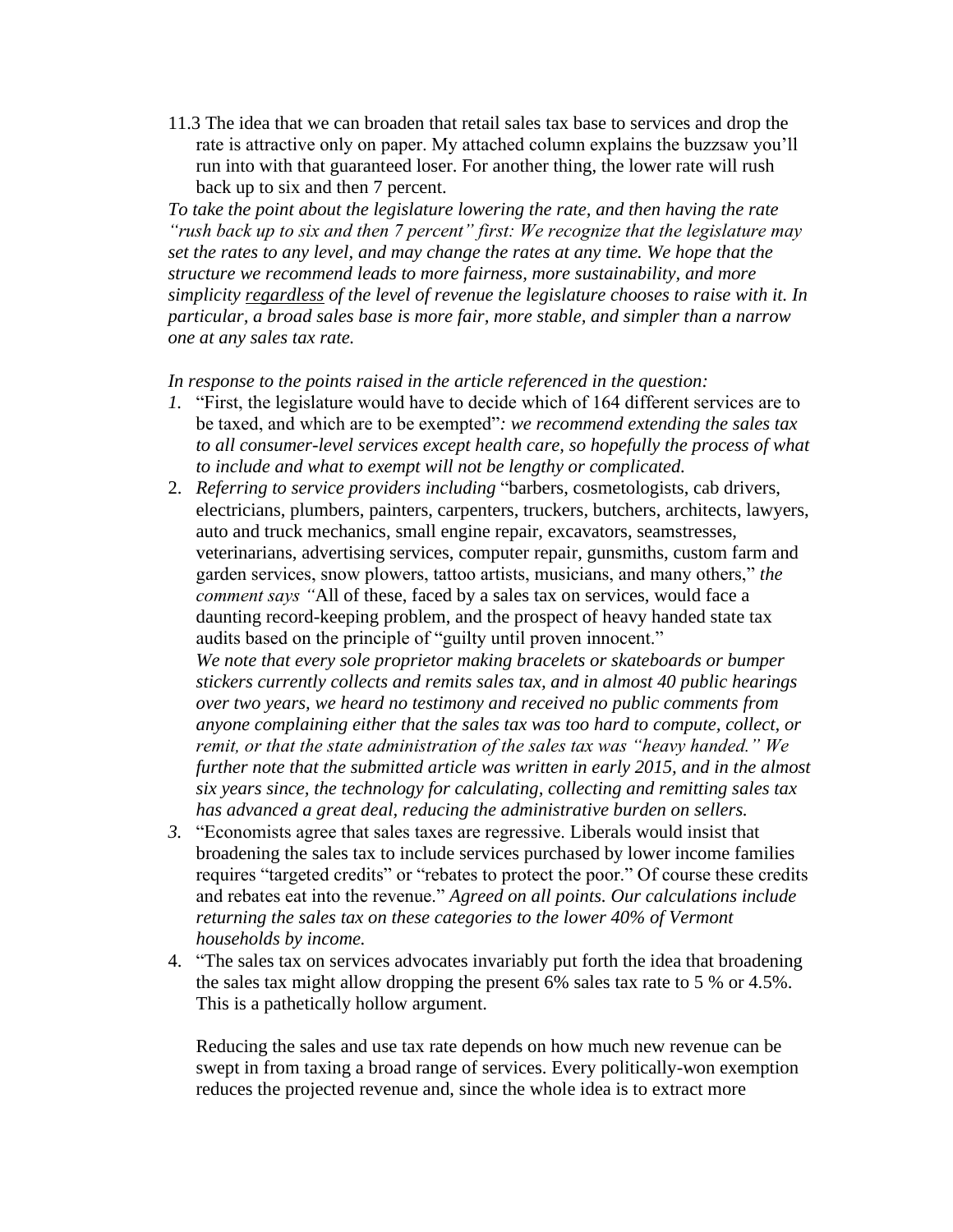revenue, that requires pushing the rate back up again." *We do indeed advocate lowering the rate significantly, and hope to avoid "politically-won exemptions" by recommending the sales tax apply to all consumer-level services except health care. If there are no exemptions or exclusions other than health care, the low rates can persist.*

5. "This makes a crucial point: once a tax is on the books, legislators can always nudge the rate up, and further broaden the base to affect more taxpayers, without facing a public uproar."

*As noted above, we recognize that the legislature may set the rates to any level, and may change the rates at any time. We hope that the structure we recommend leads to more fairness, more sustainability, and more simplicity regardless of the level of revenue the legislature chooses to raise with it. In particular, a broad sales base is more fair, more stable, and simpler than a narrow one at any sales tax rate. While we recommend lowering the rates substantially, the recommendation remains valid as a way to improve the sales tax's fairness, sustainability/stability, and simplicity.*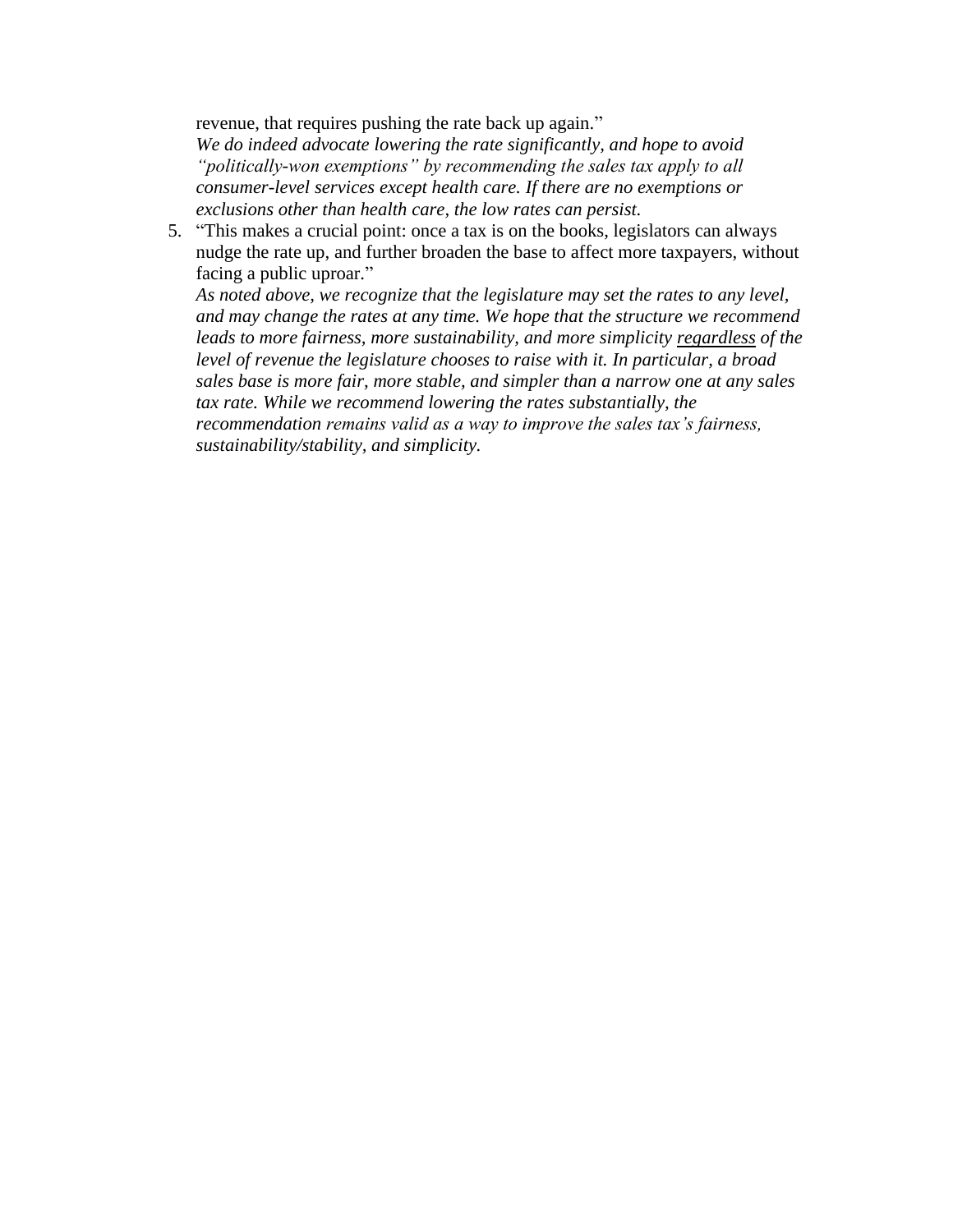12.1 My biggest concern would be the broadening of the sales tax. It seems to me that that would hurt the lowest income folks the most, particularly taxing groceries. The plan would be to redirect some of the revenue from that and direct it back towards low income households. If that indeed happened, it may work, but I would have serious concerns that over time, that revenue may get redirected elsewhere. The mechanism to direct the revenue to them is not defined, so hard to tell.

*Agreed, protecting low-income Vermonters now and over time is of paramount importance.*

12.2 Lowering the sales tax to 3.6% sounds good, but the skeptic in me looks at that as opportunity for our legislature to raise it back up over time.

*As noted above, we recognize that the legislature may set the rates to any level, and may change the rates at any time. We hope that the structure we recommend leads to more fairness, more sustainability, and more simplicity regardless of the level of revenue the legislature chooses to raise with it. In particular, a broad sales base is more fair, more stable, and simpler than a narrow one at any sales tax rate.*